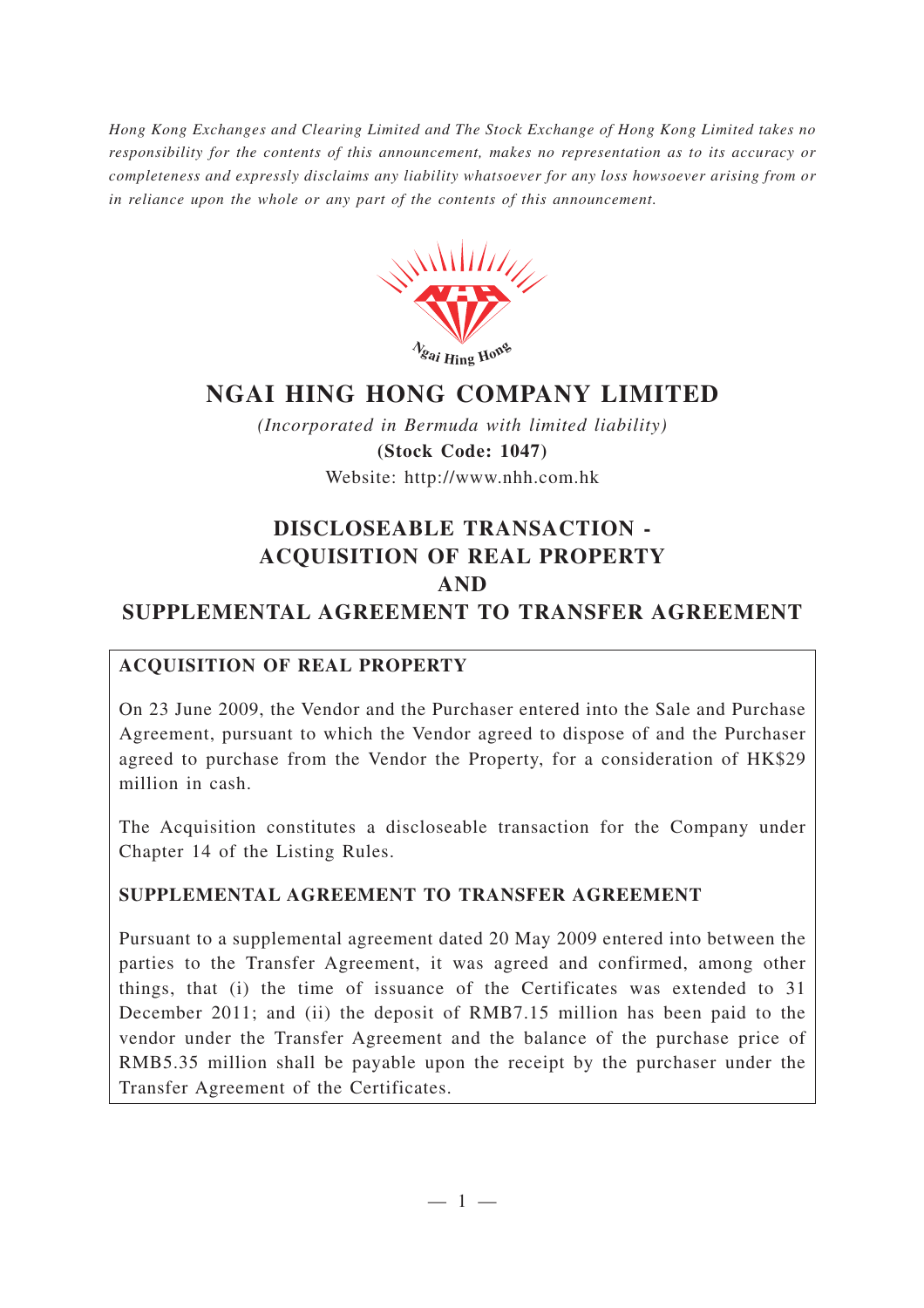#### **SALE AND PURCHASE AGREEMENT**

#### **Date**

23 June 2009

### **Parties**

| Vendor:    | TP Semiconductors Limited                                                                                  |
|------------|------------------------------------------------------------------------------------------------------------|
| Purchaser: | Ngai Hing Engineering Plastic Materials Limited, an indirect<br>non-wholly owned subsidiary of the Company |

To the best of the information, knowledge and belief of the Directors having made all reasonable enquiry, the Vendor and its ultimate beneficial owners are Independent Third Parties and are not connected persons of the Company within the meaning under the Listing Rules.

#### **Property to be purchased**

Pursuant to the Sale and Purchase Agreement, the Vendor shall dispose of and the Purchaser shall purchase from the Vendor the Property subject to and upon the terms of the Sale and Purchase Agreement. To the best of the Directors' knowledge, information and belief having made all reasonable enquiries, the Property has a gross floor area of approximately 8,411.14 sq. m. and is designated for industrial use.

#### **Consideration**

The consideration payable by the Purchaser to the Vendor pursuant to the Sale and Purchase Agreement is HK\$29 million in cash, which shall be satisfied by the Purchaser in the following manner:

- (1) HK\$1.45 million, being initial deposit had been paid to the Vendor 's solicitor as stakeholders before signing of the Sale and Purchase Agreement;
- (2) HK\$1.45 million shall be paid as further deposit and in part payment of the Consideration to the Vendor 's solicitors as stakeholders on signing of the Sale and Purchase Agreement; and
- (3) HK\$26.1 million being balance of the Consideration shall be paid on the Completion Date.

The initial deposit and further deposit totaling HK\$2.9 million have been paid to the Vendor 's solicitors as stakeholders who may release the same to the Vendor provided that the Consent is issued by The Hong Kong Science and Technology Parks Corporation and the title deeds of the Property shall have been approved and accepted by the Purchaser 's solicitors.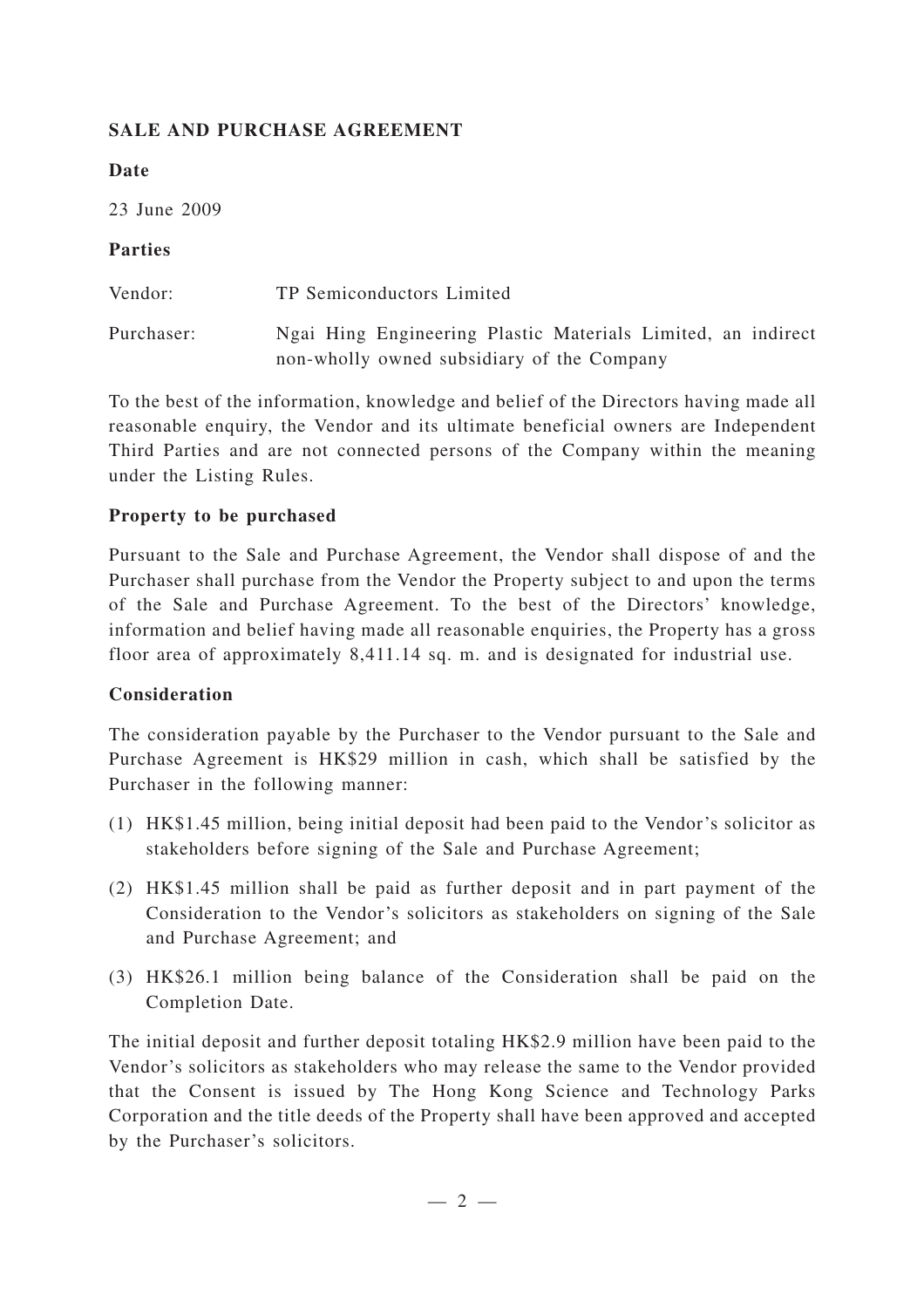If The Hong Kong Science and Technology Parks Corporation does not approve the sale of the Property on or before 6 December 2009, the Vendor and the Purchaser are entitled to terminate the Sale and Purchase Agreement. If The Hong Kong Science and Technology Parks Corporation does not approve the sale of the Property, the Vendor shall refund the initial deposit and further deposit totaling HK\$2.9 million to the Purchaser without interest.

The Consideration will be funded by internal resources and credit facilities of the Group.

The Consideration, representing approximately HK\$3,447.80 per sq. m., was arrived at after arm's length negotiation between the Vendor and the Purchaser based on normal commercial terms and with reference to the prices of similar property offered for sale and the prevailing market values of similar property in Tai Po Industrial Estates. The Directors (including independent non-executive Directors) are of the view that the terms of the Sale and Purchase Agreement including the Consideration are fair and reasonable and in the interests of the Company and the Shareholders as a whole.

## **Completion**

Completion shall take place within thirty days after the Consent being issued by The Hong Kong Science and Technology Parks Corporation or within thirty days after delivery of a written notice to complete by the Vendor to the Purchaser after the Consent duly issued by The Hong Kong Science and Technology Parks Corporation whichever date shall be the later but in any event shall not be later than 31 December 2009.

## **REASONS FOR THE ACQUISITION**

The Group is principally engaged in the trading and manufacturing of plastic materials, pigments, colorants, compounded plastic resins and engineering plastic products.

The Group, through one of its wholly-owned subsidiaries, leased an industrial building situate at No.17 Dai Fu Street, Tai Po Industrial Estate with a gross floor area of appropriately 7,713.85 sq. m. for use by the Purchaser and another wholly-owned subsidiary at the monthly rental of HK\$500,000.00 (inclusive of rates and management fee) for a term of 3 years commencing on 1 August 2008 and expiring on 31 July 2011. Upon acquisition of the Property and after completion of the renovation therein, the Property will provide a permanent base for the Purchaser 's manufacturing operations.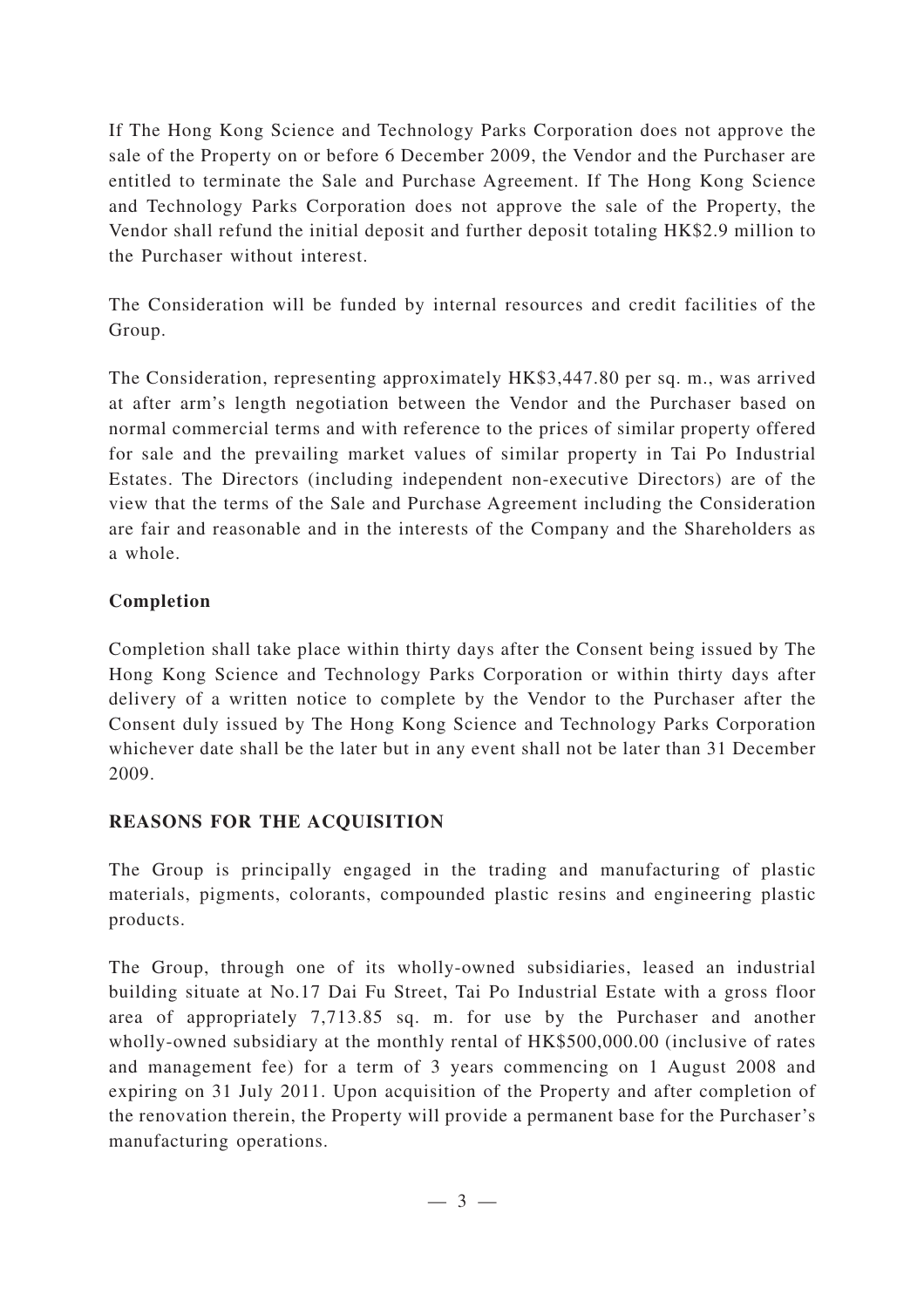#### **GENERAL INFORMATION**

The Acquisition constitutes a discloseable transaction for the Company under Chapter 14 of the Listing Rules.

#### **SUPPLEMENTAL AGREEMENT TO TRANSFER AGREEMENT**

Reference is made to the announcement of the Company dated 8 March 2007 and the circular of the Company dated 27 March 2007 in relation to the acquisition of the Land and the Factories.

Pursuant to a supplemental agreement dated 20 May 2009 entered into between the parties to the Transfer Agreement, it was agreed and confirmed, among other things, that (i) the time of issuance of the Certificates was extended to 31 December 2011; and (ii) the deposit of RMB7.15 million has been paid to the vendor under the Transfer Agreement and the balance of the purchase price of RMB5.35 million shall be payable upon the receipt by the purchaser under the Transfer Agreement of the Certificates.

#### **DEFINITIONS**

In this announcement, the following expressions have the meanings set out below unless the context requires otherwise.

| "Acquisition"     | the purchase of the Property by the Purchaser pursuant<br>to the Sale and Purchase Agreement                                                                                           |
|-------------------|----------------------------------------------------------------------------------------------------------------------------------------------------------------------------------------|
| "associate"       | has the meaning ascribed to it in the Listing Rules                                                                                                                                    |
| "Board"           | the board of Directors                                                                                                                                                                 |
| "Certificates"    | the land use right certificate of the Land and the<br>building ownership certificates of the Factories                                                                                 |
| "Company"         | Ngai Hing Hong Company Limited, an exempted<br>company incorporated in Bermuda with limited liability<br>and the shares of which are listed on the main board of<br>the Stock Exchange |
| "Completion Date" | the date of completion of the Acquisition in accordance<br>with the terms and conditions of the Sale and Purchase<br>Agreement                                                         |
| "Consent"         | consent by The Hong Kong Science and Technology<br>Parks Corporation to sale of the Property                                                                                           |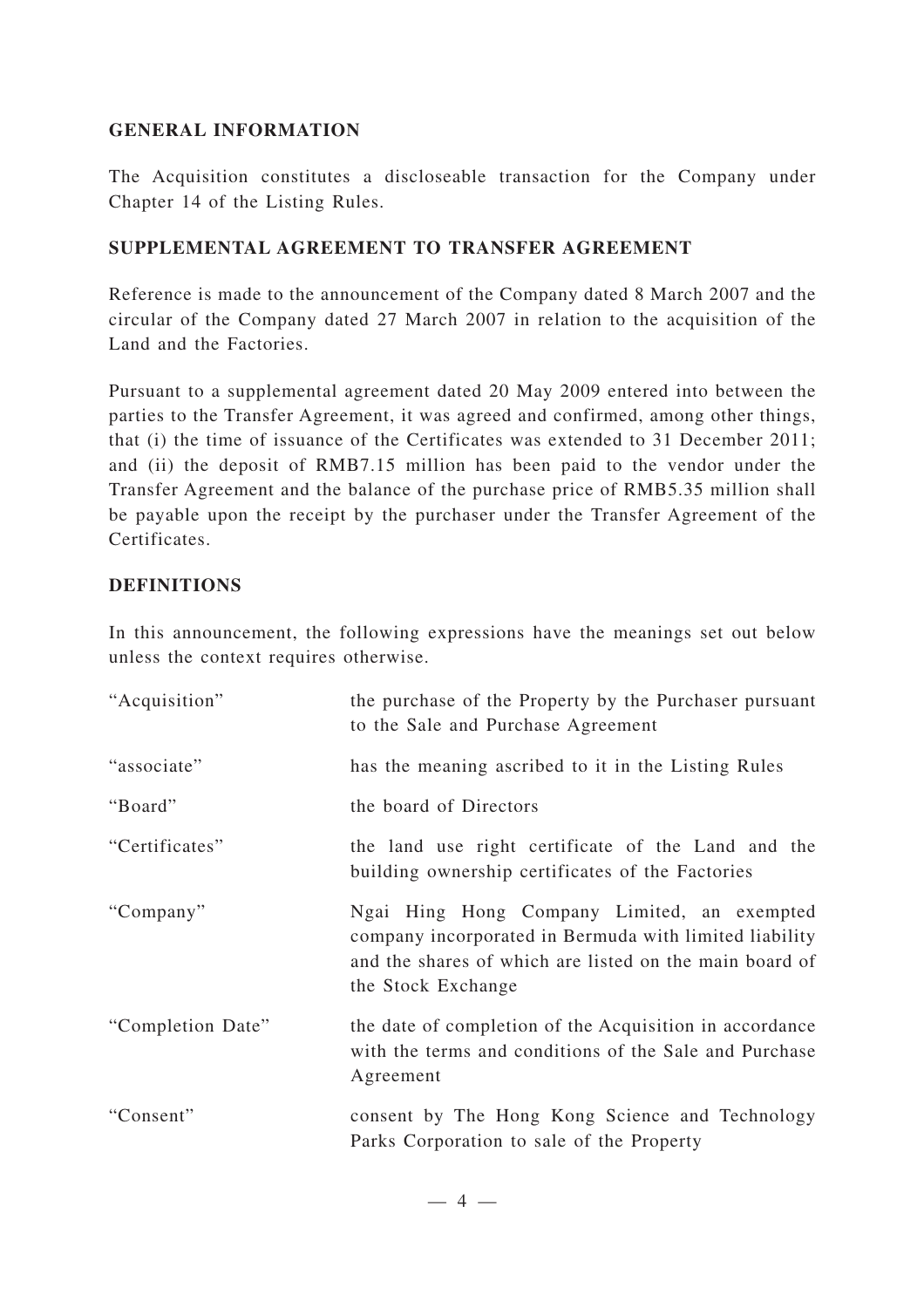| "Consideration"                | the consideration for the Acquisition, being HK\$29<br>million                                                                                                                                                                                                                                                                                                                 |
|--------------------------------|--------------------------------------------------------------------------------------------------------------------------------------------------------------------------------------------------------------------------------------------------------------------------------------------------------------------------------------------------------------------------------|
| "Directors"                    | directors of the Company for the time being                                                                                                                                                                                                                                                                                                                                    |
| "Factories"                    | the factories located on the Land and consist of 2 blocks<br>of 3-storey high factories with an aggregate gross floor<br>area of 11,215 sq. m. and a security guard room with<br>gross floor area of 22 sq. m                                                                                                                                                                  |
| "Group"                        | the Company and its subsidiaries;                                                                                                                                                                                                                                                                                                                                              |
| "HK\$"                         | Hong Kong dollars, the lawful currency of Hong Kong;                                                                                                                                                                                                                                                                                                                           |
| "Hong Kong"                    | The Hong Kong Special Administrative Region of the<br>PRC;                                                                                                                                                                                                                                                                                                                     |
| "Independent Third<br>Parties" | independent third parties not connected with the<br>Directors, substantial shareholders or chief executive of<br>the Company and its subsidiaries, or any of their<br>respective associates                                                                                                                                                                                    |
| "Land"                         | comprising (i) the parcel of land situate next to<br>東莞市厚街鎮赤嶺工業區博覽大道<br>(Dongguan)<br>City<br>Hou Jie Town Chi Ling Industrial District Bolan<br>Road**) whereupon the Factories are erected and (ii) a<br>parcel of vacant land within the enclosing wall of<br>東莞厚街毅興塑化廠 (Dongguan Hou Jie Ngai Hing<br>PlastChem Factory**) with an area of approximately<br>$1,200$ sq. m. |
| "Listing Rules"                | The Rules Governing the Listing of Securities on the<br>Stock Exchange                                                                                                                                                                                                                                                                                                         |
| "PRC"                          | the People's Republic of China (for the purpose of this<br>announcement, excluding Hong Kong, Macao Special<br>Administrative Region and Taiwan)                                                                                                                                                                                                                               |
| "Property"                     | No. 9 Dai Shun Street, Tai Po Industrial Estates, New<br>Territories, Hong Kong                                                                                                                                                                                                                                                                                                |
| "Purchaser"                    | Ngai Hing Engineering Plastic Materials Limited, an<br>indirect non-wholly owned subsidiary of the Company                                                                                                                                                                                                                                                                     |
| "RMB"                          | Renminibi, the lawful currency in the PRC;                                                                                                                                                                                                                                                                                                                                     |